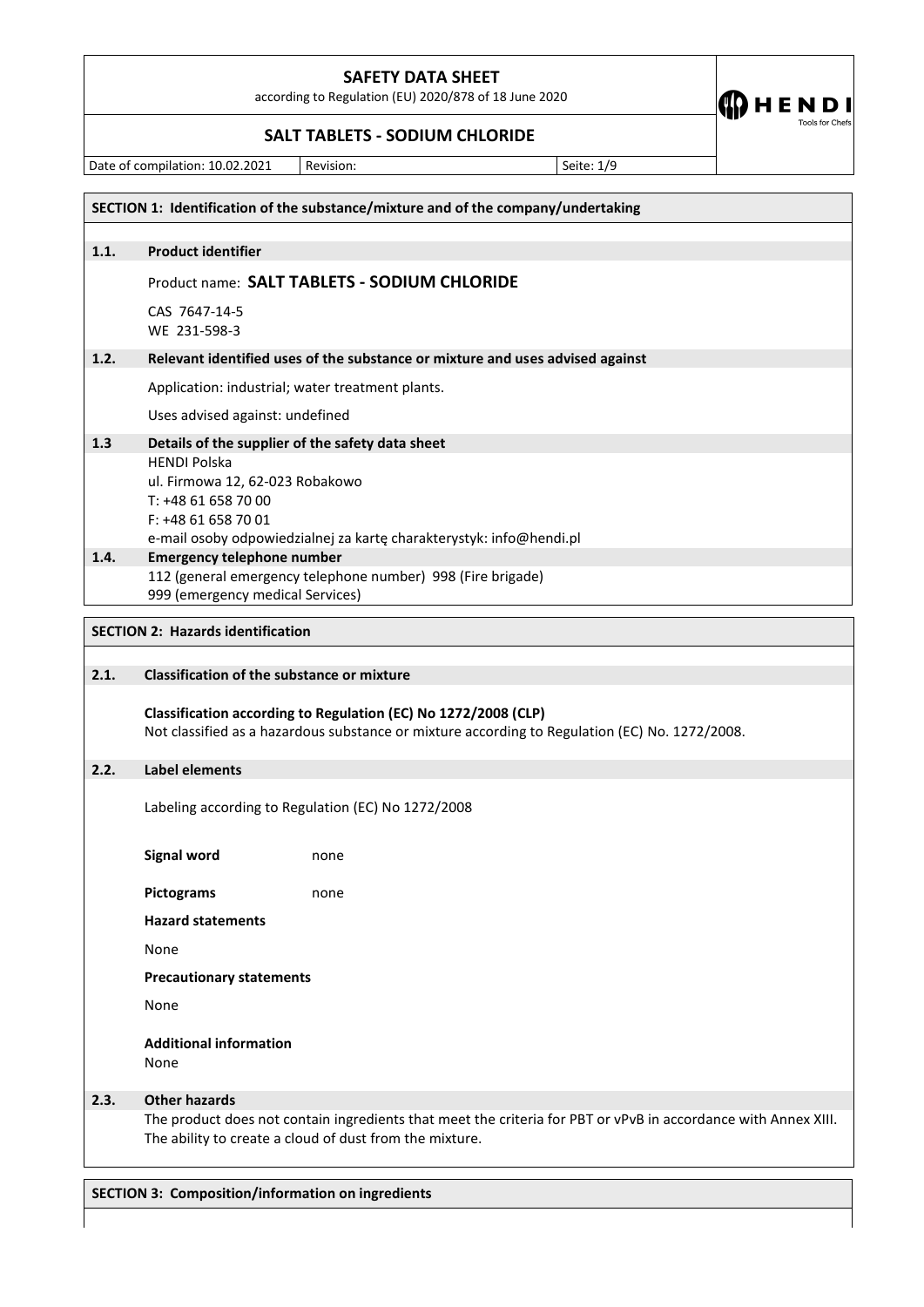according to Regulation (EU) 2020/878 of 18 June 2020

# **SALT TABLETS - SODIUM CHLORIDE**

Date of compilation: 10.02.2021 Revision: Seite: 2/9

 $\bigoplus$  H E N D I

**3.1 Substances**

| 3.I<br><b>Substances</b>                 |                                                                |                        |
|------------------------------------------|----------------------------------------------------------------|------------------------|
| Name of substance<br>Sodium chloride     | Identifier<br>Index $---$<br>CAS 7647-14-5<br>EINECS 231-598-3 | % weight<br>≥99,0      |
|                                          |                                                                |                        |
| <b>Pollutants:</b>                       |                                                                |                        |
| Lead                                     | Index $--$<br>CAS 7439-92-1<br>EC 231-100-4                    | max. 0.001             |
| Arsenic                                  | Index 033-001-00-X<br>CAS 7440-38-2<br>EC 231-148-6            | 0.0005                 |
| Cadmium (non-pyrophoric)                 | Index 048-002-00-0<br>CAS 7440-43-9<br>EC 231-152-8            | 0.00005                |
| Mercury                                  | Index 080-001-00-0<br>CAS 7439-97-6<br>EC 231-106-7            | 0.00003                |
| <b>Additionally product contain:</b>     |                                                                |                        |
| Water (105 °C)                           |                                                                | max. 0,5               |
| Insoluble in water                       |                                                                | max. 0,05              |
| Anti-caking agent E 536 (K4 [Fe (CN) 6]) |                                                                | max. 0,003             |
| <b>Chemical formula:</b>                 |                                                                | NaCl                   |
| <b>Structural formula:</b>               |                                                                | Na <sup>+</sup><br>CI- |

### **SECTION 4: First aid measures**

| 4.1. | <b>Description of first aid measures</b>                                                                   |  |  |
|------|------------------------------------------------------------------------------------------------------------|--|--|
|      | <b>Exposure routes</b>                                                                                     |  |  |
|      | Respiratory tract, digestive tract, skin contact, eye contact.                                             |  |  |
|      | Inhalation:                                                                                                |  |  |
|      | Remove person to fresh air and keep comfortable for breathing.                                             |  |  |
|      | Ensure warmth and calm.                                                                                    |  |  |
|      | Provide medical assistance if necessary.                                                                   |  |  |
|      | If swallowed                                                                                               |  |  |
|      | Do not induce vomiting.                                                                                    |  |  |
|      | Rinse mouth with water.                                                                                    |  |  |
|      | If unconscious – do not give the person anything to swallow.                                               |  |  |
|      | Transport the injured person to a hospital if necessary.                                                   |  |  |
|      | Eye contact:                                                                                               |  |  |
|      | Remove contact lenses.                                                                                     |  |  |
|      | Rinse contaminated eyes with lukewarm water for 10-15 minutes with the eyelids rolled back. Make the upper |  |  |
|      | eyelid overlap the lower one from time to time.                                                            |  |  |
|      | Provide medical assistance if necessary.                                                                   |  |  |
|      | Skin contact:                                                                                              |  |  |
|      | Remove contaminated clothing immediately.                                                                  |  |  |
|      | Clean contaminated skin, wash with plenty of water, then wash with water and mild soap.                    |  |  |
|      | If skin irritation persists, consult a doctor.                                                             |  |  |
| 4.2. | Most important symptoms and effects, both acute and delayed                                                |  |  |
|      | High dust concentration of the substance may cause mechanical irritation of the skin, eyes and respiratory |  |  |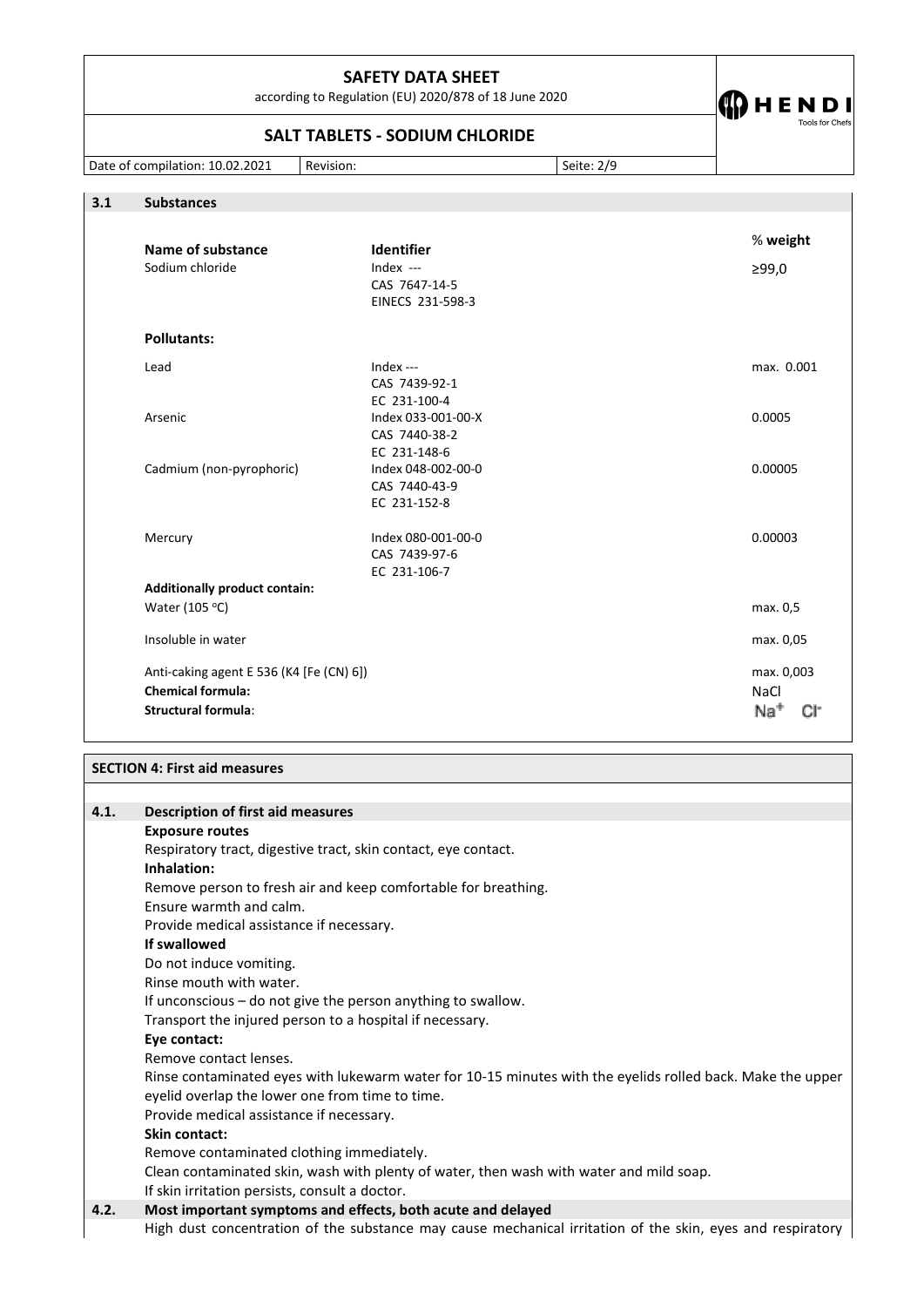according to Regulation (EU) 2020/878 of 18 June 2020

**SALT TABLETS - SODIUM CHLORIDE**

Date of compilation: 10.02.2021 Revision: Seite: 3/9

**CDHEND** 

tract. Consumption of large amounts may cause nausea and vomiting.

# **4.3. Indication of any immediate medical attention and special treatment needed** Symptomatic treatment.

At the workplace should be available for first aid measures.

#### **SECTION 5: Firefighting measures**

## **5.1. Extinguishing media**

**Suitable extinguishing media** Fire-fighting foam, carbon dioxide CO<sub>2</sub>, fire-extinguisher powders, dispersed water Use appropriate extinguishing media to extinguish fires in the vicinity. **Unsuitable extinguishing media** Do not direct dense jets of water onto the surface of a burning product. **5.2. Special hazards arising from the substance or mixture Combustion products** Toxic thermal decomposition products, chlorine, hydrogen chloride, sodium oxide, may be generated during combustion. **Explosive mixtures**  Some components may form explosive mixtures with air under favourable thermal conditions. **5.3. Advice for firefighters** Use standard firefighting methods for extinguishing chemical fires. Use water to cool containers exposed to high temperatures, and if possible, remove them from the area affected. Use water spray jets to disperse vapours. **Fire-fighter protective equipment** Full personal protective equipment. Self-contained breathing equipment.

# **SECTION 6: Accidental release measures 6.1. Personal precautions, protective equipment and emergency procedures** Provide adequate ventilation. Avoid contact with eyes and skin. Wear appropriate protective equipment. Remove all sources of ignition. Keep all persons not equipped with personal protection equipment away. In case of a discharge of a significant volume of the mixture, warn its users and order all bystanders to leave the contaminated area. Risk of slipping on spilt product. **6.2. Environmental precautions**  Prevent environmental contamination. Protect drains. In case of serious contamination of soil, watercourse or sewage system, notify the appropriate authorities. **6.3. Methods and material for containment and cleaning up**  Secure any damaged packaging. Ventilate the area affected and avoid inhaling vapours. Collect mechanically. Larger amounts of the substance, collect it with the use of industrial vacuum cleaners to replaceable tight packaging and hand over for possible management or destruction. Sweep up and shovel. Keep in suitable, closed containers for disposal. Place all contaminated mass collected in a substitute container and send it for disposal in accordance with the local regulations. Rinse the contaminated surface with plenty of water. **6.4. Reference to other sections**  See Section 7 for information on safe handling. See Section 8 for information on personal protection See Section 13 for disposal information.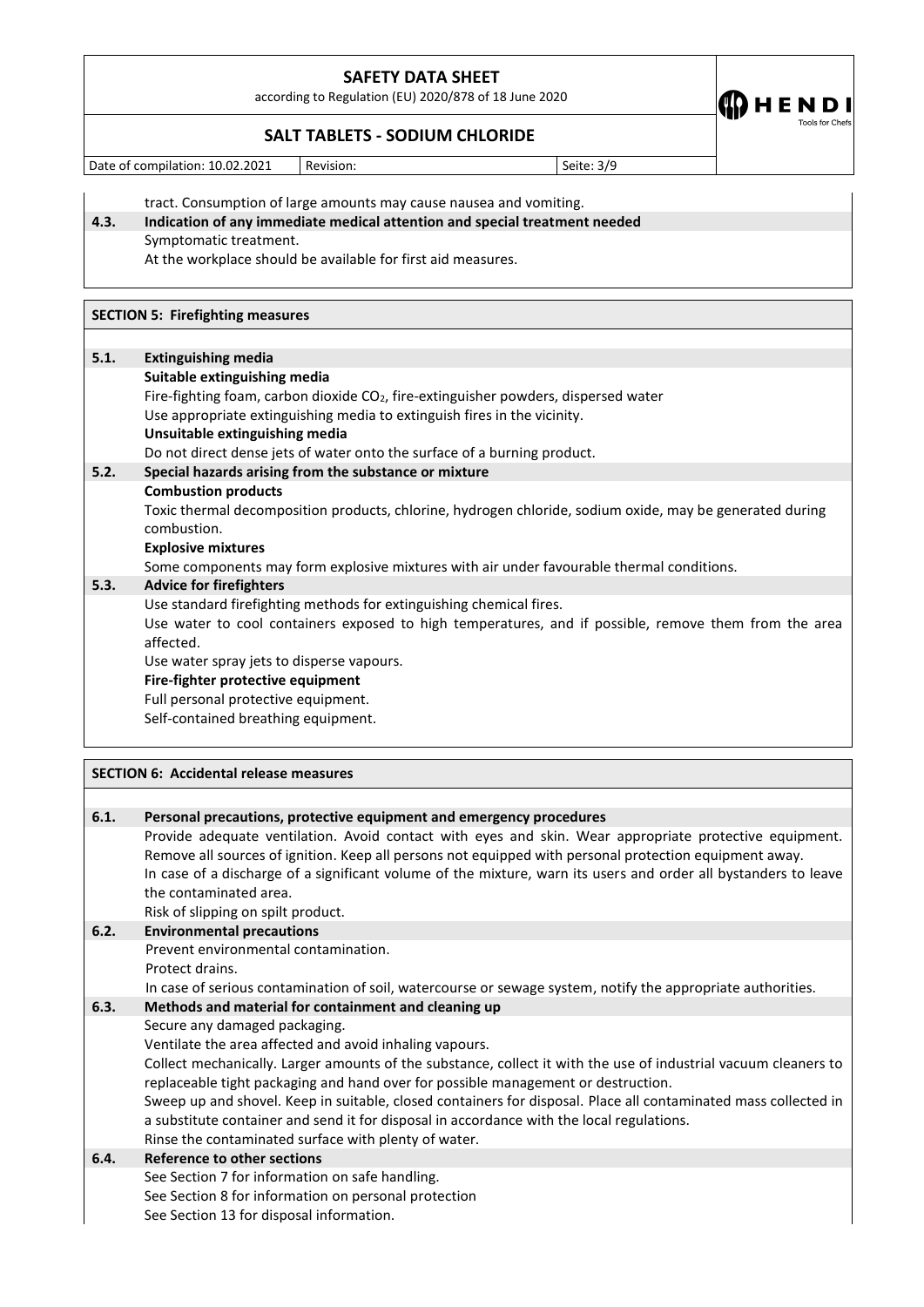according to Regulation (EU) 2020/878 of 18 June 2020

## **SALT TABLETS - SODIUM CHLORIDE**

Date of compilation: 10.02.2021 Revision: Seite: 4/9

 $\bf{CD}$ HENDI

**SECTION 7: Handling and storage 7.1. Precautions for safe handling Recommendations for handling the mixture** Provide adequate ventilation. Avoid contact with eyes and skin. Avoid generating dust. Avoid inhaling dust. **General industrial health and safety regulations** Do not eat, drink or smoke when using this product. Wash hands thoroughly after handling. Replace contaminated clothing. Wash contaminated clothing before reusing. The general rules of industrial hygiene apply. **7.2. Conditions for safe storage, including any incompatibilities**  Storage rooms must be ventilated. Keep container tightly closed. Store in a dry and cool place. Keep only in the original container. Keep away from sunlight, as well as heat and ignition sources. Do not store together with foodstuffs and animal feed. Protect against moisture. Read the material safety data sheet. **7.3. Specific end use(s)** 

No data available.

### **SECTION 8: Exposure controls/personal protection**

### **8.1. Control parameters**

#### **Ingredients with limit values that require monitoring at the workplace**

|                                                     | Limit values |                   |               |                                                              |            |                 |
|-----------------------------------------------------|--------------|-------------------|---------------|--------------------------------------------------------------|------------|-----------------|
| Name of the chemical                                | <b>CAS</b>   |                   | Long-term     |                                                              | Short-term | <b>Notation</b> |
| agent                                               |              | mg/m <sup>3</sup> | ppm           | mg/m <sup>3</sup>                                            | ppm        |                 |
|                                                     |              |                   |               | --                                                           | --         |                 |
| Other non-toxic industrial dust - total dust        |              |                   |               | 10 mg/m <sup>3</sup> TWA                                     |            |                 |
| Lead and its inorganic compounds - as a Pb          |              |                   | CAS 7439-92-1 | $0.05$ mg/m <sup>3</sup> TWA                                 |            |                 |
| Arsenic and its inorganic compounds - as a As       |              |                   | CAS 7440-38-2 | $0.01 \text{ mg/m}^3$ TWA                                    |            |                 |
| Cadmium and its inorganic compounds - as a $Cd -$   |              |                   | CAS 7440-43-9 | $0.01$ mg/m <sup>3</sup> TWA                                 |            |                 |
| dust and gases                                      |              |                   |               | 0.002 TWA (respirable fraction)                              |            |                 |
| Mercury and its inorganic compounds - as a Hg       |              |                   | CAS 7439-97-6 | 0.05 mg/m <sup>3</sup> TWA (vapor) 10 mg/m <sup>3</sup> IDLH |            |                 |
| Maximum concentrations in biological material (DSB) |              |                   |               |                                                              |            |                 |
|                                                     |              |                   |               |                                                              |            |                 |
| Lead and inorganic lead compounds                   |              | Lead              |               |                                                              | blood      | $400 \mu g/l$   |

| Leau and morganic read compounds | Lcau                       | piuu  | $400 \mu g$      |
|----------------------------------|----------------------------|-------|------------------|
|                                  | ZPP zinc protoporfirin     | blood | $700 \mu g/l$    |
|                                  | delta-aminlewulinolic acid | urine | $8 \text{ mg/l}$ |
| Arsenic                          | Arsenic                    | urine | $35 \mu g/l$     |
| Cadmium                          | Creatynine                 | blood | $10 \mu g/g$     |
|                                  | Cadmium                    | blood | 5 $\mu$ g/l      |
| Mercury                          | Creatynine                 | urine | $35 \mu g/g$     |
|                                  |                            |       |                  |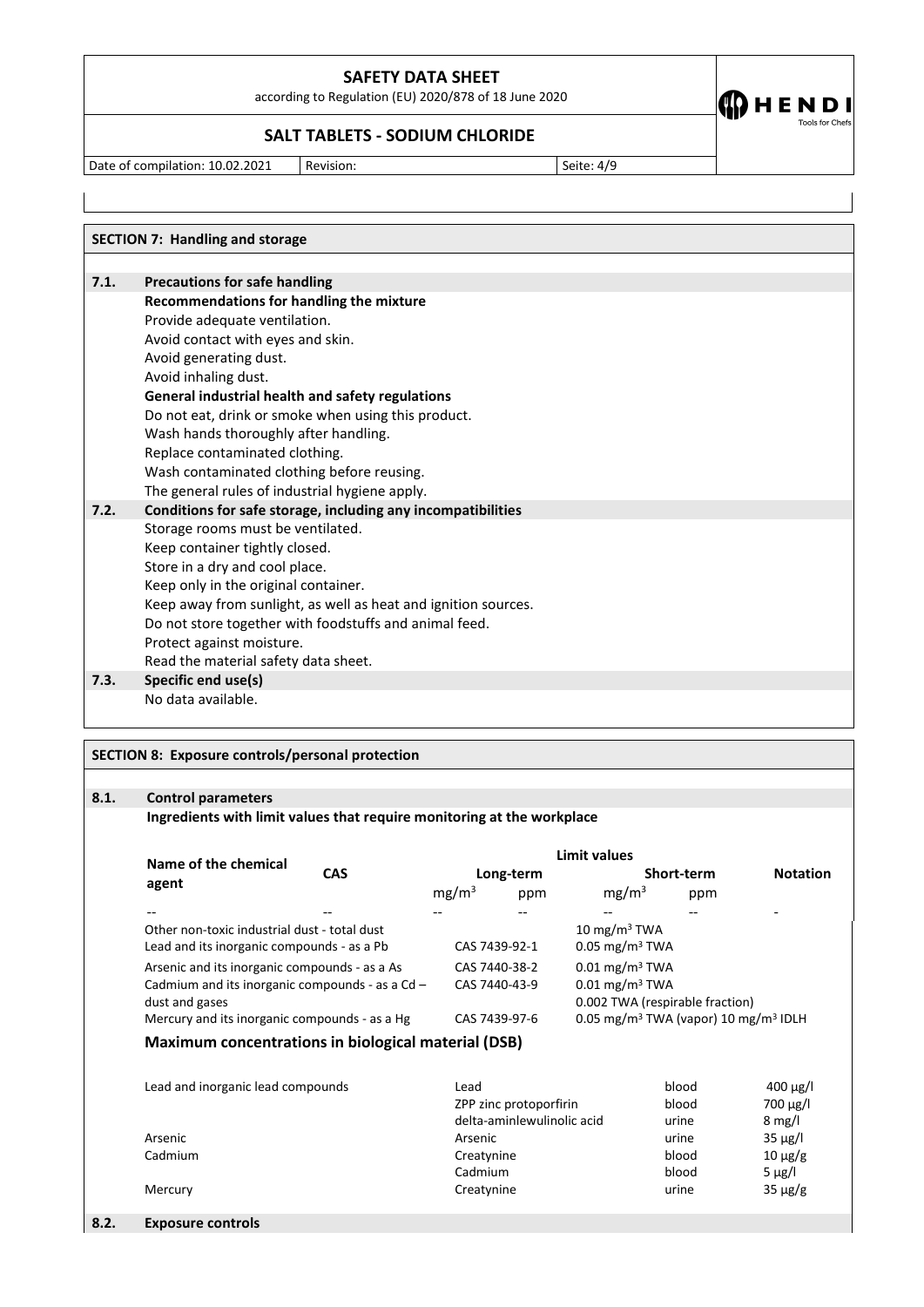according to Regulation (EU) 2020/878 of 18 June 2020



### **SALT TABLETS - SODIUM CHLORIDE**

Date of compilation:  $10.02.2021$  Revision: Seite: 5/9

#### **Appropriate engineering controls**

Workstations and storage rooms must be well ventilated to keep the dust/vapour concentrations in the air below their limit values.

#### **Individual protection measures**



#### **Eye or face protection**

Use safety goggles compliant with the EN 166 standard.

Eye wash bottle with clean water or eye washers must be provided near the work area.

#### **Skin protection**



#### **Hand protection**

In case of danger, use chemical-resistant protective gloves compliant with the EN 374 standard.

Select glove material based on breakthrough time, rate of penetration and degradation.

It is recommended to change gloves regularly and immediately replace them if they have any signs of wear, damage (tears, holes) or their appearance changes (colour, flexibility, shape).

### **Body protection**

The type of protective equipment must be selected based on the quantity and concentration of hazardous substances in the given work environment.

#### **Respiratory protection**

In case of hazard due to the mixture vapours levels exceeding allowable levels in the air (e.g. due to ventilation failure), wear respiratory protection equipment

Use dust masks with filters compliant with the EN 149 standard when exposed to excessive dust.

#### **Environmental exposure controls**

Do not discharge into drains and groundwater.

#### **General health and safety guidelines**

Follow good personal hygiene practices.

#### **SECTION 9: Physical and chemical properties**

| 9.1. | Information on basic physical and chemical properties |                                                        |  |  |
|------|-------------------------------------------------------|--------------------------------------------------------|--|--|
|      | <b>Physical state:</b>                                | Solid in the form of briquettes, taste salty           |  |  |
|      | Colour:                                               | Write.                                                 |  |  |
|      | Odour:                                                | Odourless.                                             |  |  |
|      | Melting point/freezing point:                         | ok. 800.7 - 801 $^{\circ}$ C (Sodium chloride)         |  |  |
|      | Boiling point or initial boiling point and boiling    | ok. 1413 - 1465°C (Sodium chloride)                    |  |  |
|      | range:                                                |                                                        |  |  |
|      | Flammability:                                         | No data available                                      |  |  |
|      | Lower and upper explosion limit:                      | No data available                                      |  |  |
|      | Flash point:                                          | No data available                                      |  |  |
|      | Auto-ignition temperature:                            | No data available                                      |  |  |
|      | <b>Decomposition temperature:</b>                     | $\geq 801^{\circ}$ C                                   |  |  |
|      | pH:                                                   | 6.0 - 8.0 (1 % solution /20 °C)                        |  |  |
|      | Kinematic viscosity:                                  | No data available                                      |  |  |
|      | Solubility:                                           | ok. 357 g/l (0 °C), 360 g/l (20 °C), 391 g/l (100 °C). |  |  |
|      |                                                       | Soluble in glycerol, ethylene glycol, and formic acid, |  |  |
|      |                                                       | low in ethanol, methanol - 14.9 g / l,                 |  |  |
|      |                                                       | in liquid ammonia - 21.5 g $/$ l $/$                   |  |  |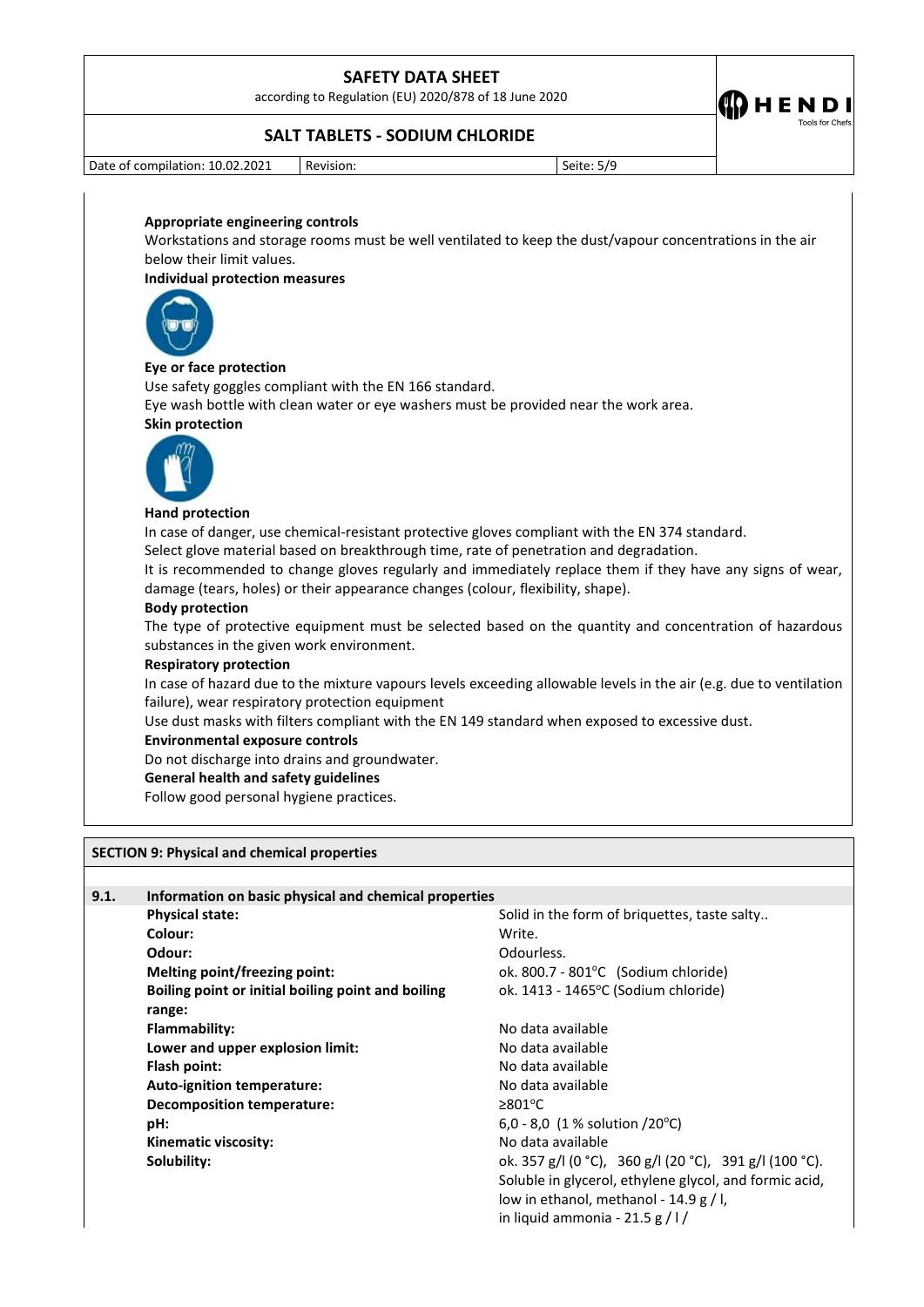according to Regulation (EU) 2020/878 of 18 June 2020

 $\bf{O}$  H E N D I

# **SALT TABLETS - SODIUM CHLORIDE**

| Date of compilation: 10.02.2021 | Revision: | Seite: 6/9 |
|---------------------------------|-----------|------------|

**Partition coefficient n-octanol/water (log value):** No data available **Vapour pressure: value of the Vapour pressure: ok.** 1.3 mm Hg w 865°C **Density and/or relative density: Density** ok. 2.165 - 2.17 g/cm<sup>3</sup> (Sodium chloride) **Relative vapour density:** No data available

**Particle characteristics:** No data available **9.2. Other information Information with regard to physical hazard classes Other safety characteristics**

No data available

In water, it is corrosive to most metals

|       | <b>SECTION 10: Stability and reactivity</b>                                                                                                                                                                               |  |  |
|-------|---------------------------------------------------------------------------------------------------------------------------------------------------------------------------------------------------------------------------|--|--|
|       |                                                                                                                                                                                                                           |  |  |
| 10.1. | Reactivity                                                                                                                                                                                                                |  |  |
|       | Not reactive if used according to specifications.                                                                                                                                                                         |  |  |
| 10.2. | <b>Chemical stability</b>                                                                                                                                                                                                 |  |  |
|       | Under normal storage and use of the substance is chemically stable.                                                                                                                                                       |  |  |
| 10.3. | <b>Possibility of hazardous reactions</b>                                                                                                                                                                                 |  |  |
|       | The mixture formulated explosive mixture with air.                                                                                                                                                                        |  |  |
| 10.4. | <b>Conditions to avoid</b>                                                                                                                                                                                                |  |  |
|       | Avoid sources of ignition, heat, electrical sparks. High temperature (under fire conditions and high<br>temperature (> 801 °C) may occur Hazardous Decomposition Products: Chlorine, hydrogen chloride, sodium<br>oxide). |  |  |
|       | Moisture (substance may become lumpy).                                                                                                                                                                                    |  |  |
| 10.5. | Incompatible materials                                                                                                                                                                                                    |  |  |
|       | Avoid contact with Bromine trifluoride, lithium.                                                                                                                                                                          |  |  |
| 10.6. | <b>Hazardous decomposition products</b>                                                                                                                                                                                   |  |  |
|       | No data available.                                                                                                                                                                                                        |  |  |
|       |                                                                                                                                                                                                                           |  |  |
|       |                                                                                                                                                                                                                           |  |  |

| 11.1. | Information on hazard classes as defined in Regulation (EC) No 1272/2008 |
|-------|--------------------------------------------------------------------------|
|       | <b>Acute toxicity</b>                                                    |
|       | <b>Substances</b>                                                        |
|       | <b>Acute toxicity:</b>                                                   |
|       | Sodium chloride (CAS No. 7647-14-5)                                      |
|       | $LD_{50}$ (rat): 3000 mg / kg                                            |
|       | $LD_{50}$ (oral, mouse): 4000 mg / kg                                    |
|       | $LDL0$ (oral, rabbit): 8 g / kg                                          |
|       | $LDL0$ (subcutaneous guinea pig): 2160 mg / kg                           |
|       |                                                                          |

**SECTION 11: Toxicological information**

**Skin corrosion/irritation** Based on available data, the classification criteria are not met. **Serious eye damage/irritation** Based on available data, the classification criteria are not met. **Respiratory or skin sensitisation** Based on available data, the classification criteria are not met. **Germ cell mutagenicity** Based on available data, the classification criteria are not met. **Carcinogenicity** Based on available data, the classification criteria are not met. **Reproductive toxicity**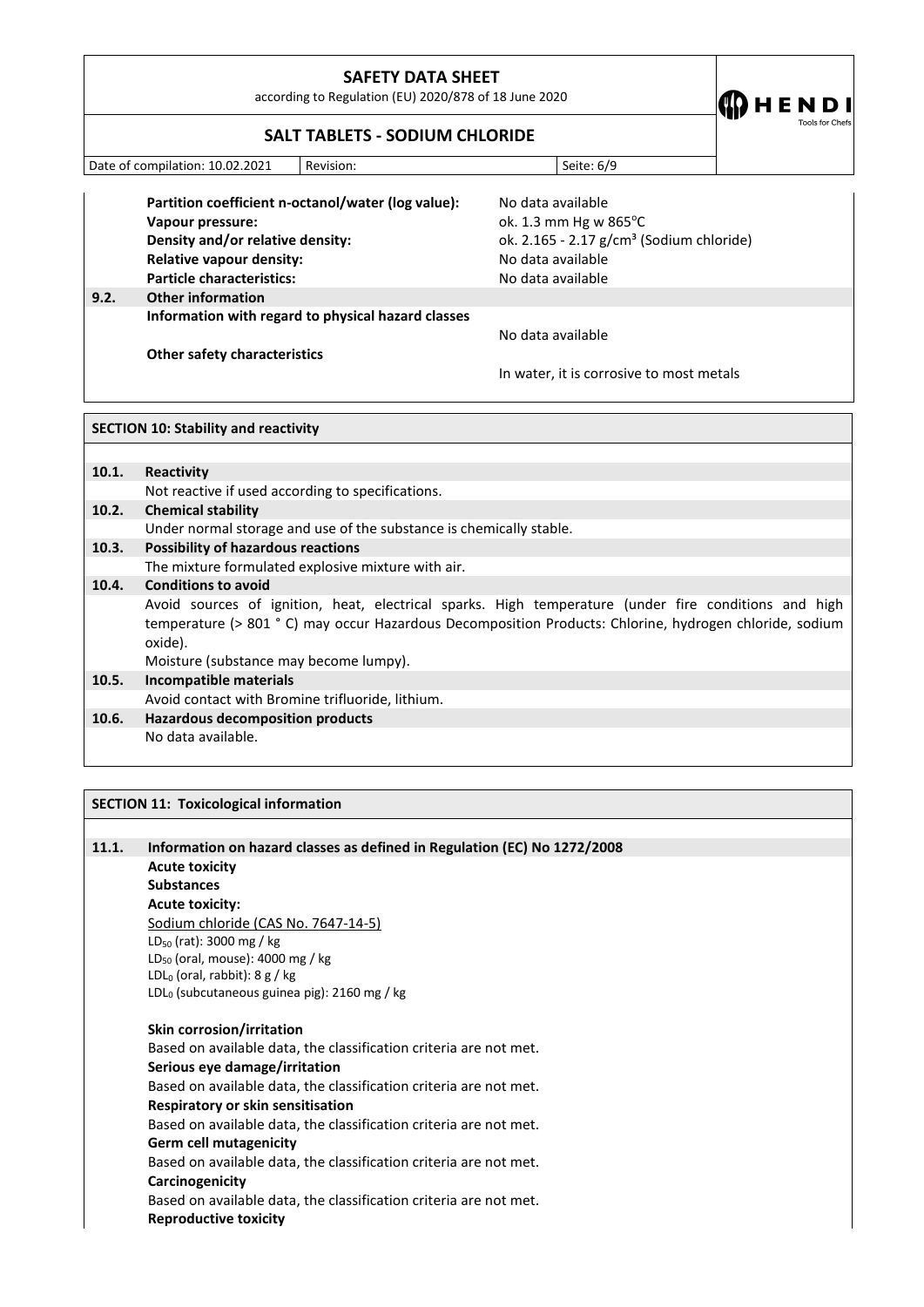according to Regulation (EU) 2020/878 of 18 June 2020

**CDHENDI** 

### **SALT TABLETS - SODIUM CHLORIDE**

Date of compilation: 10.02.2021 Revision: Seite: 7/9

Based on available data, the classification criteria are not met. **STOT-single exposure** Based on available data, the classification criteria are not met. **STOT-repeated exposure** Based on available data, the classification criteria are not met. **Aspiration hazard** Based on available data, the classification criteria are not met. **Routes of exposure:** Inhalation, ingestion, skin contact, eye contact. Local effects: **Contact with skin:** Dust may cause slight irritation. May be irritating to the damaged skin. **Eye contact**: Salt dust may cause slight redness and itching eyes. Direct contact with eyes may cause mild irritation, redness and pain (for concentrations higher than the concentration of saline - 0.9% NaCl solution in water). **Inhalation:** Dust may cause slight irritation of the mucous membranes of the nose and throat, cough, jerky breath. This may result in irritation and bronchopneumonia. As a result of inhalation of redness of the face, nausea, shortness of breath and cough. **Ingestion:** Swallowing large amounts may cause a burning sensation in the throat with nausea, Ingestion of large amounts can cause vomiting, diarrhea. In most organs is congestion and dehydration. Hypertonic solutions may cause severe inflammatory reactions in the gastrointestinal tract. **11.2. Information on other hazards Endocrine disrupting properties** No data **Other information** No data

### **SECTION 12: Ecological information**

| 12.1. | <b>Toxicity</b>                                                                                               |
|-------|---------------------------------------------------------------------------------------------------------------|
|       | <b>Acute toxicity:</b>                                                                                        |
|       | Sodium Chloride (CAS no 7647-14-5)                                                                            |
|       | LC <sub>50</sub> -fish (Carassius auratus) 7341 mg/l (96h)                                                    |
|       | $LC_{50}$ - fish (Lepomis macrochirus) 9675 mg/l (96h)                                                        |
|       | $LC_{50}$ - fish (Pimephales promelas) 7650 mg/l (96h)                                                        |
|       | $LC_{50}$ - fish ( <i>Salmo gairdneri</i> ) 11000 mg/l (96h)                                                  |
|       | $LC_{50}$ - fish ( <i>Gambusia affinis</i> ) 17550 mg/l (96h)                                                 |
|       | $LC_{50}$ - fish (Cyprinus carpio) 21500 mg/l (1h)                                                            |
|       | EC <sub>50</sub> - invertebrates (Daphnia magna) 3412 mg/l (24h)                                              |
|       | LC <sub>50</sub> - invertebrates (Snails) 6200 mg/l (96h)                                                     |
|       | $LC_{50}$ - invertebrates (Caddis flies) 9000 mg/l (24h)                                                      |
|       | $LC_{50}$ - invertebrates (Lymnea eggs) 3412 mg/l (96h)                                                       |
|       | $EC_{50}$ – Algea (Nitzschia sp.) 2430 mg/l (5 days)                                                          |
| 12.2. | Persistence and degradability                                                                                 |
|       | Maximum concentrations of sodium ions into water and the land - 800 mg / l, chloride - 1000 mg / l, sulfate - |
|       | 500 mg / l, cyanide-free - 0.1 mg, potassium - 80 mg / l, iron - 10 mg / l.                                   |
|       | Hydrolysis:                                                                                                   |
|       | Not applicable. Sodium chloride dissociates in water.                                                         |
|       | Biodegradation:                                                                                               |
|       | Studies of biodegradation in the water, simulation studies on ultimate degradation in surface waters,         |
|       |                                                                                                               |
| 12.3. | <b>Bioaccumulative potential</b>                                                                              |
|       | simulation studies in sediments and soils are not carried out if the substance is inorganic.                  |
|       |                                                                                                               |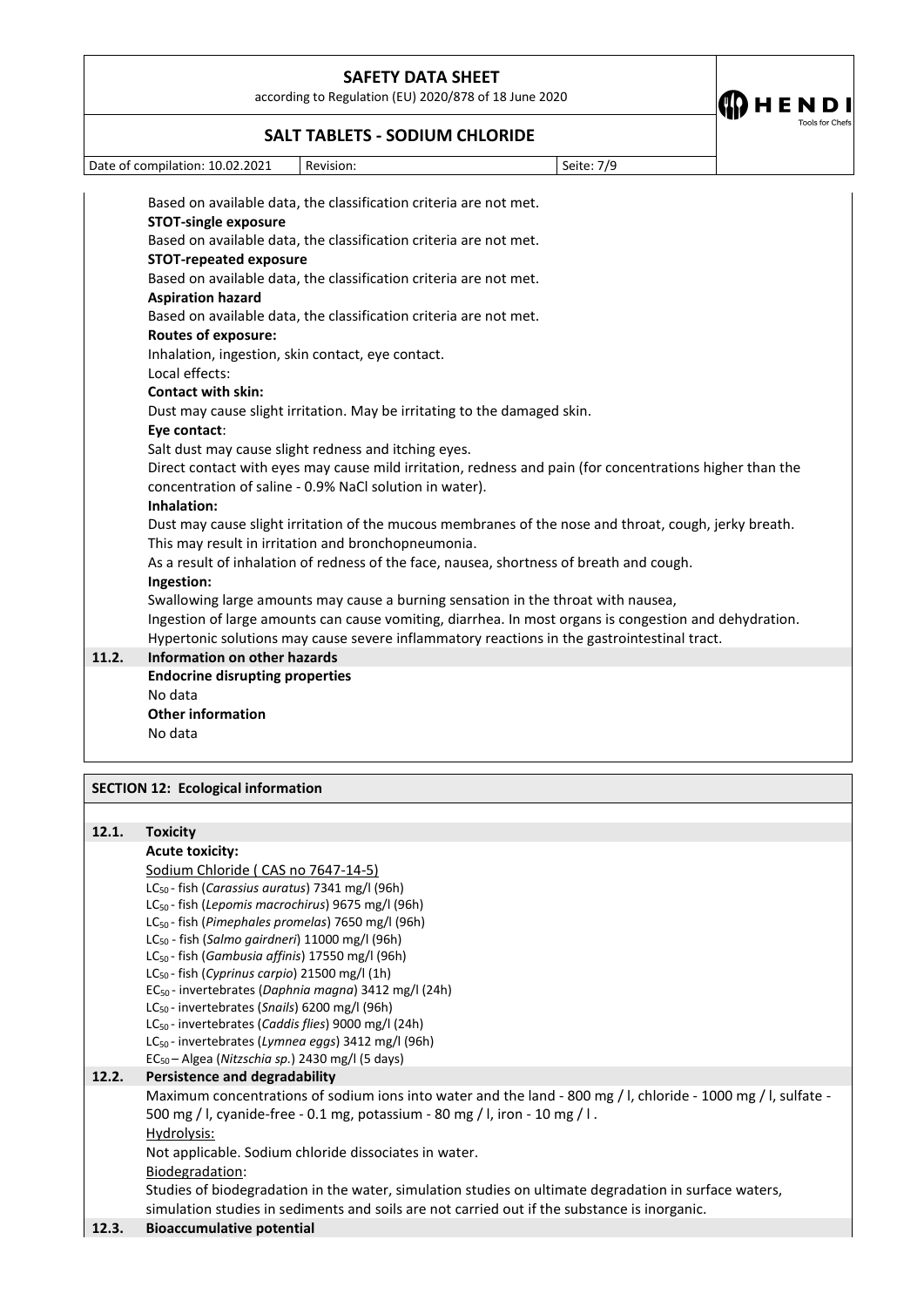according to Regulation (EU) 2020/878 of 18 June 2020

 $\bf{CD}$  H E N D I

## **SALT TABLETS - SODIUM CHLORIDE**

Date of compilation: 10.02.2021 Revision: Seite: 8/9

Sodium chloride dissociates in water and both ions are components of the bodies of animals. Octanol / water (Kow): N (sodium chloride is inorganic salt). Bioconcentration factor (BCF): Not applicable (sodium chloride is inorganic salt). **12.4. Mobility in soil**  In water, sodium chloride is dissociated into ions of sodium and chloride ions. Chloride does not adsorb on particulates. Sodium ions can be adsorbed to soil particles. **12.5. Results of PBT and vPvB assessment** The ingredients do not meet the criteria for PBT or vPvB in accordance with Annex XIII of REACH **12.6. Endocrine disrupting properties** No data **12.7. Other adverse effects** No data

|       | <b>SECTION 13: Disposal considerations</b>                                                                     |  |  |  |
|-------|----------------------------------------------------------------------------------------------------------------|--|--|--|
|       |                                                                                                                |  |  |  |
| 13.1. | Waste treatment methods                                                                                        |  |  |  |
|       | Dispose of in accordance with current regulations.                                                             |  |  |  |
|       | <b>Recommendation</b>                                                                                          |  |  |  |
|       | Do not allow product to reach sewage system. Reutilise if possible or contact a waste processors for recycling |  |  |  |
|       | or safe disposal.                                                                                              |  |  |  |
|       | Waste disposal key:                                                                                            |  |  |  |
|       | In each case, you should contact the relevant authorities, or those companies legally authorized for           |  |  |  |
|       | elimination of waste.                                                                                          |  |  |  |
|       | <b>Uncleaned packaging:</b>                                                                                    |  |  |  |
|       | The containers and packing materials contaminated with dangerous substances or preparations, have the          |  |  |  |
|       | same treatment as products.                                                                                    |  |  |  |
|       | Waste code package:                                                                                            |  |  |  |
|       | 15 01 02 plastic packaging.                                                                                    |  |  |  |
|       |                                                                                                                |  |  |  |
|       |                                                                                                                |  |  |  |

|       |                                             | <b>ADR/RID</b> | <b>IMGD</b>   | <b>IATA</b> |
|-------|---------------------------------------------|----------------|---------------|-------------|
| 14.1. | UN number or ID number                      | ---            | ---           | ---         |
| 14.2. | UN proper shipping name                     |                |               |             |
| 14.3. | <b>Transport hazard class(es)</b>           | ---            |               | ---         |
|       | Label no.:                                  |                |               | ---         |
| 14.4. | Packing group                               | ---            |               | ---         |
| 14.5. | <b>Environmental hazards</b>                | ---            | ---           | $---$       |
| 14.6. | Special precautions for user                |                | Not relevant. |             |
| 14.7. | Maritime transport in bulk according to IMO |                | Not relevant. |             |
|       | <i>instruments</i>                          |                |               |             |
|       |                                             |                |               |             |

### **SECTION 15: Regulatory information**

**SECTION 14: Transport information** 

### **15.1. Safety, health and environmental regulations/legislation specific for the substance or mixture**

 Regulation (EC) No 1272/2008 (CLP) of the European Parliament and of the Council of 16 December 2008 on classification, labelling and packaging of substances and mixtures, amending and repealing Directives 67/548/EEC and 1999/45/EC, and amending Regulation (EC) No 1907/2006 (REACH).